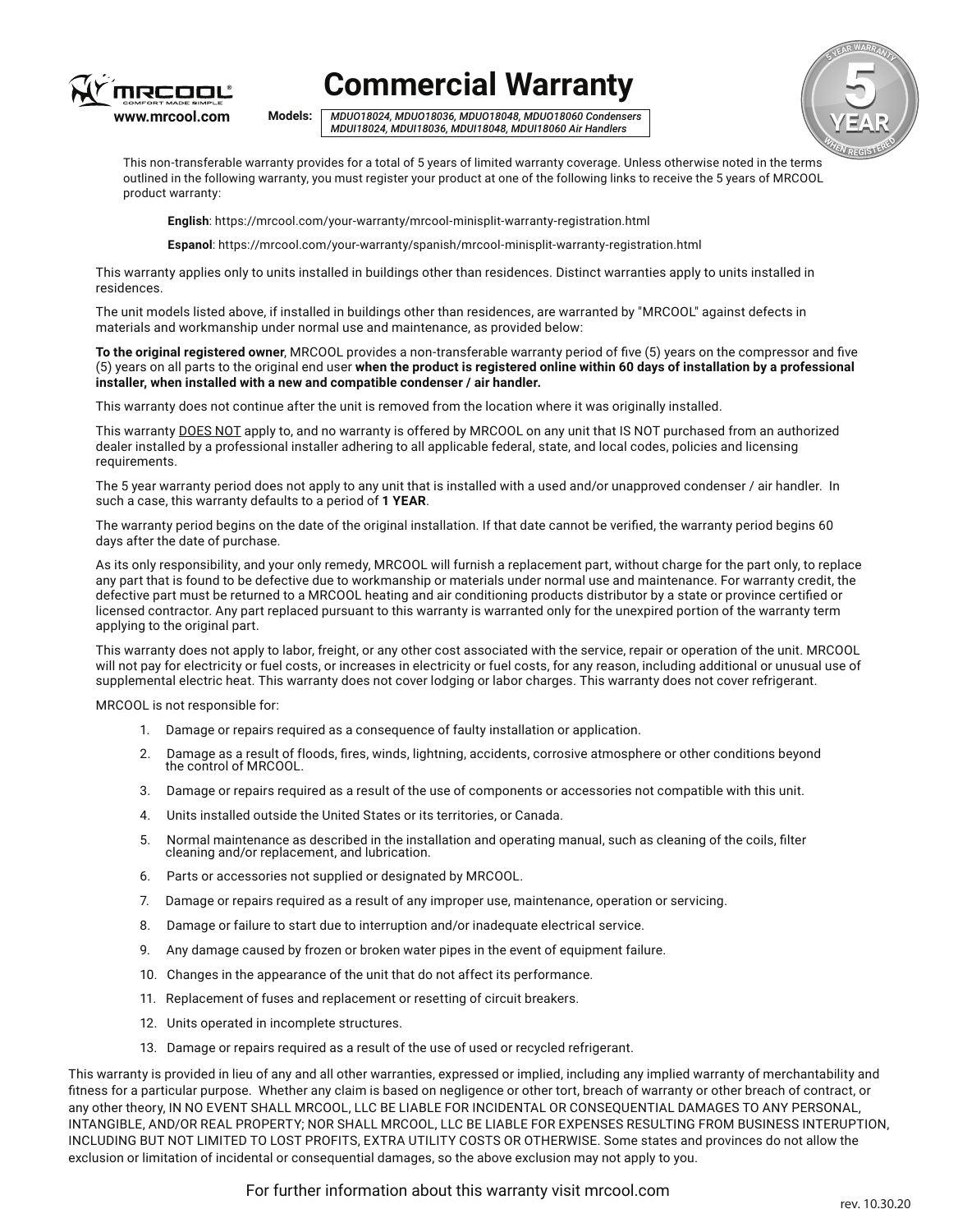

## **Multi-Family Residence Warranty**

Models: MDUO18024036, MDUO18048060 *MDUI18024, MDUI18036, MDUI18048, MDUI18060 Air Handlers MDUO18024, MDUO18036, MDUO18048, MDUO18060 Condensers* **Models:** 



This non-transferable warranty provides for a total of 10 years of limited warranty coverage (Standard 5-year plus an additional 5-year extended parts and compressor warranty). Unless otherwise noted in the terms outlined in the following warranty, you must register your product at one of the following links to receive the additional 5 years of MRCOOL product warranty:

**English**: https://mrcool.com/your-warranty/mrcool-minisplit-warranty-registration.html

**Espanol**: https://mrcool.com/your-warranty/spanish/mrcool-minisplit-warranty-registration.html

This warranty applies only to units installed in multi-family residences that are not owner-occupied. A distinct warranty applies to units installed in owner-occupied residences, including multi-family owner-occupied residences.

The unit models listed above, if installed in residences that are not owner-occupied, are warranted by "MRCOOL " against defects in materials and workmanship under normal use and maintenance, as provided below:

**To the original registered owner**, MRCOOL provides a non-transferable warranty period of five (5) years on the compressor and five (5) years on all parts to the original end user. **An additional five (5) years limited warranty coverage on all parts and compressor is provided to the original end user when the product is registered online within 60 days of installation by a professional installer, when installed with a new and compatible condenser / air handler.**

This warranty does not continue after the unit is removed from the location where it was originally installed.

This warranty DOES NOT apply to, and no warranty is offered by MRCOOL on any unit that IS NOT purchased from an authorized dealer and installed by a professional installer adhering to all applicable federal, state, and local codes, policies and licensing requirements.

The 5 year warranty period does not apply to any unit that is installed with a used and/or unapproved condenser / air handler. In such a case, this warranty defaults to a period of **1 YEAR**.

The warranty period begins on the date of the original installation. If that date cannot be verified, the warranty period begins 60 days after the date of purchase.

As its only responsibility, and your only remedy, MRCOOL will furnish a replacement part, without charge for the part only, to replace any part that is found to be defective due to workmanship or materials under normal use and maintenance. For warranty credit, the defective part must be returned to a MRCOOL heating and air conditioning products distributor by a state or province certified or licensed contractor. Any part replaced pursuant to this warranty is warranted only for the unexpired portion of the warranty term applying to the original part.

This warranty does not apply to labor, freight, or any other cost associated with the service, repair or operation of the unit. MRCOOL will not pay for electricity or fuel costs, or increases in electricity or fuel costs, for any reason, including additional or unusual use of supplemental electric heat. This warranty does not cover lodging or labor charges. This warranty does not cover refrigerant.

MRCOOL is not responsible for:

- 1. Damage or repairs required as a consequence of faulty installation or application.
- 2. Damage as a result of floods, fires, winds, lightning, accidents, corrosive atmosphere or other conditions beyond the control of MRCOOL.
- 3. Damage or repairs required as a result of the use of components or accessories not compatible with this unit.
- 4. Units installed outside the United States or its territories, or Canada.
- 5. Normal maintenance as described in the installation and operating manual, such as cleaning of the coils, filter cleaning and/or replacement, and lubrication.
- 6. Parts or accessories not supplied or designated by MRCOOL.
- 7. Damage or repairs required as a result of any improper use, maintenance, operation or servicing.
- 8. Damage or failure to start due to interruption and/or inadequate electricaI service.
- 9. Any damage caused by frozen or broken water pipes in the event of equipment failure.
- 10. Changes in the appearance of the unit that do not affect its performance.
- 11. Replacement of fuses and replacement or resetting of circuit breakers.
- 12. Units operated in incomplete structures.
- 13. Damage or repairs required as a result of the use of used or recycled refrigerant.

This warranty is provided in lieu of any and all other warranties, expressed or implied, including any implied warranty of merchantability and fitness for a particular purpose. Whether any claim is based on negligence or other tort, breach of warranty or other breach of contract, or any other theory, IN NO EVENT SHALL MRCOOL, LLC BE LIABLE FOR INCIDENTAL OR CONSEQUENTIAL DAMAGES TO ANY PERSONAL, INTANGIBLE, AND/OR REAL PROPERTY; NOR SHALL MRCOOL, LLC BE LIABLE FOR EXPENSES RESULTING FROM BUSINESS INTERUPTION, INCLUDING BUT NOT LIMITED TO LOST PROFITS, EXTRA UTILITY COSTS OR OTHERWISE. Some states and provinces do not allow the exclusion or limitation of incidental or consequential damages, so the above exclusion may not apply to you.

For further information about this warranty visit mrcool.com